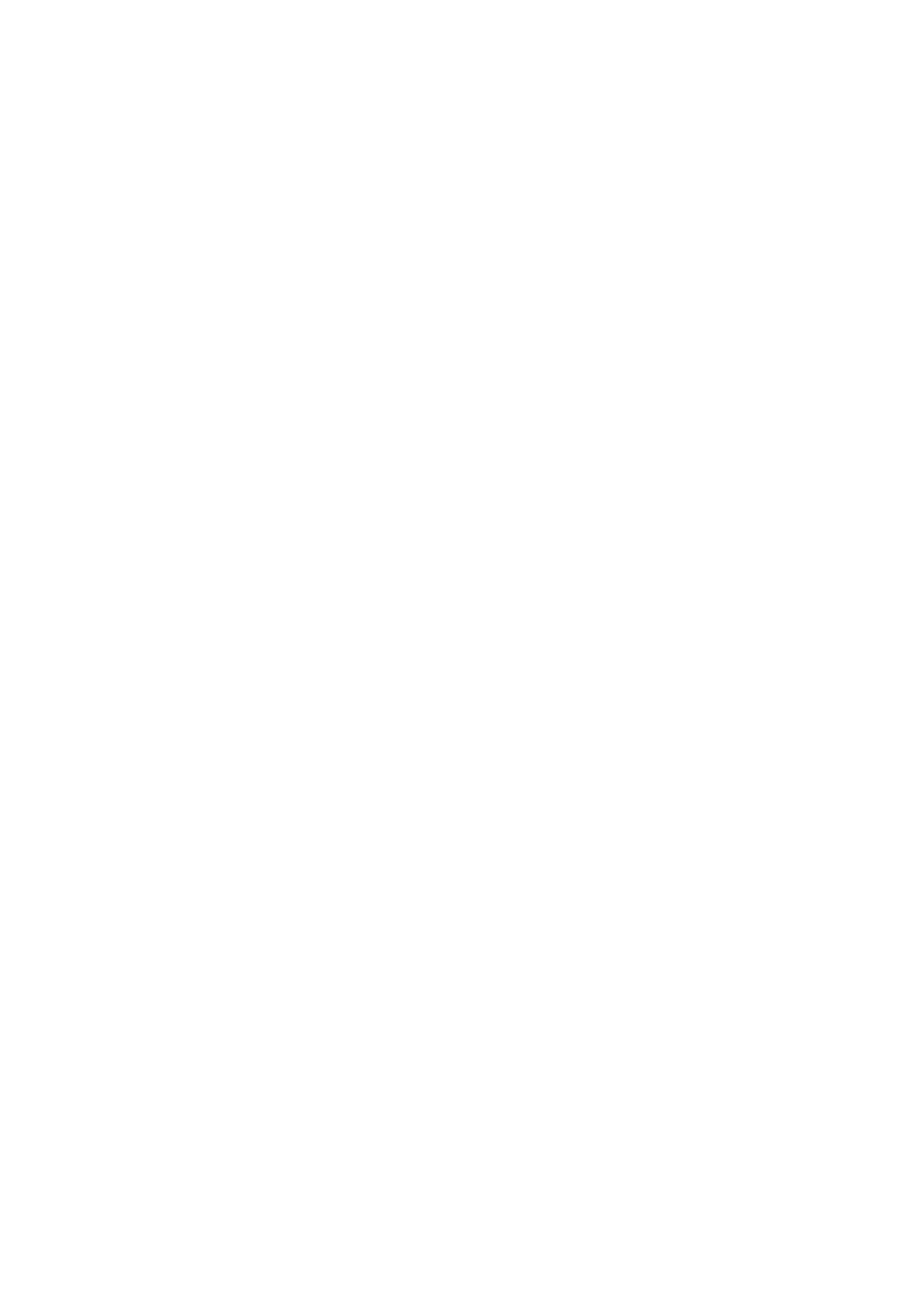# **Introduction**

## **The Public Interest Advocacy Centre**

The Public Interest Advocacy Centre (PIAC) is an independent, non-profit law and policy organisation. PIAC works for a fair, just and democratic society, empowering citizens, consumers and communities by taking strategic action on public interest issues.

PIAC identifies public interest issues and, where possible and appropriate, works co-operatively with other organisations to advocate for individuals and groups affected. PIAC seeks to:

- expose and redress unjust or unsafe practices, deficient laws or policies;
- promote accountable, transparent and responsive government;
- encourage, influence and inform public debate on issues affecting legal and democratic rights; and
- promote the development of law that reflects the public interest;
- develop and assist community organisations with a public interest focus to pursue the interests of the communities they represent;
- develop models to respond to unmet legal need; and
- maintain an effective and sustainable organisation.

Established in July 1982 as an initiative of the (then) Law Foundation of New South Wales, with support from the NSW Legal Aid Commission, PIAC was the first, and remains the only broadly based public interest legal centre in Australia. Financial support for PIAC comes primarily from the NSW Public Purpose Fund and the Commonwealth and State Community Legal Services Program. PIAC also receives funding from the Industry and Investment NSW for its work on energy and water, and from Allens Arthur Robinson for its Indigenous Justice Program. PIAC also generates income from project and case grants, seminars, consultancy fees, donations and recovery of costs in legal actions.

## **PIAC's work on human rights**

Much of PIAC's substantive work involves human rights issues. This includes work on privacy, discrimination, freedom of information, detention, government and democracy, and access to justice. As such, PIAC has extensive experience in the impacts of laws, policies, programs and conduct on human rights. A significant number of PIAC's casework clients have direct experience of what it means to have their human rights infringed.

PIAC has actively participated in the various inquiries conducted across Australia in the last five years into human rights protection, including the 2005 public consultation that culminated in the introduction of the Victorian *Charter of Human Rights and Responsibilities*, 1 and the Victorian Parliament's Scrutiny of Acts and Regulations Committee review of the *Charter of Human Rights* 

 <sup>1</sup> Jane Stratton and Robin Banks, *Submission to Human Rights Consultation Committee, Victoria on a proposed Charter of Rights* (2005) Public Interest Advocacy Centre http://www.piac.asn.au/publication/sub-re-proposed-vic-charter-rights at 23 May 2011.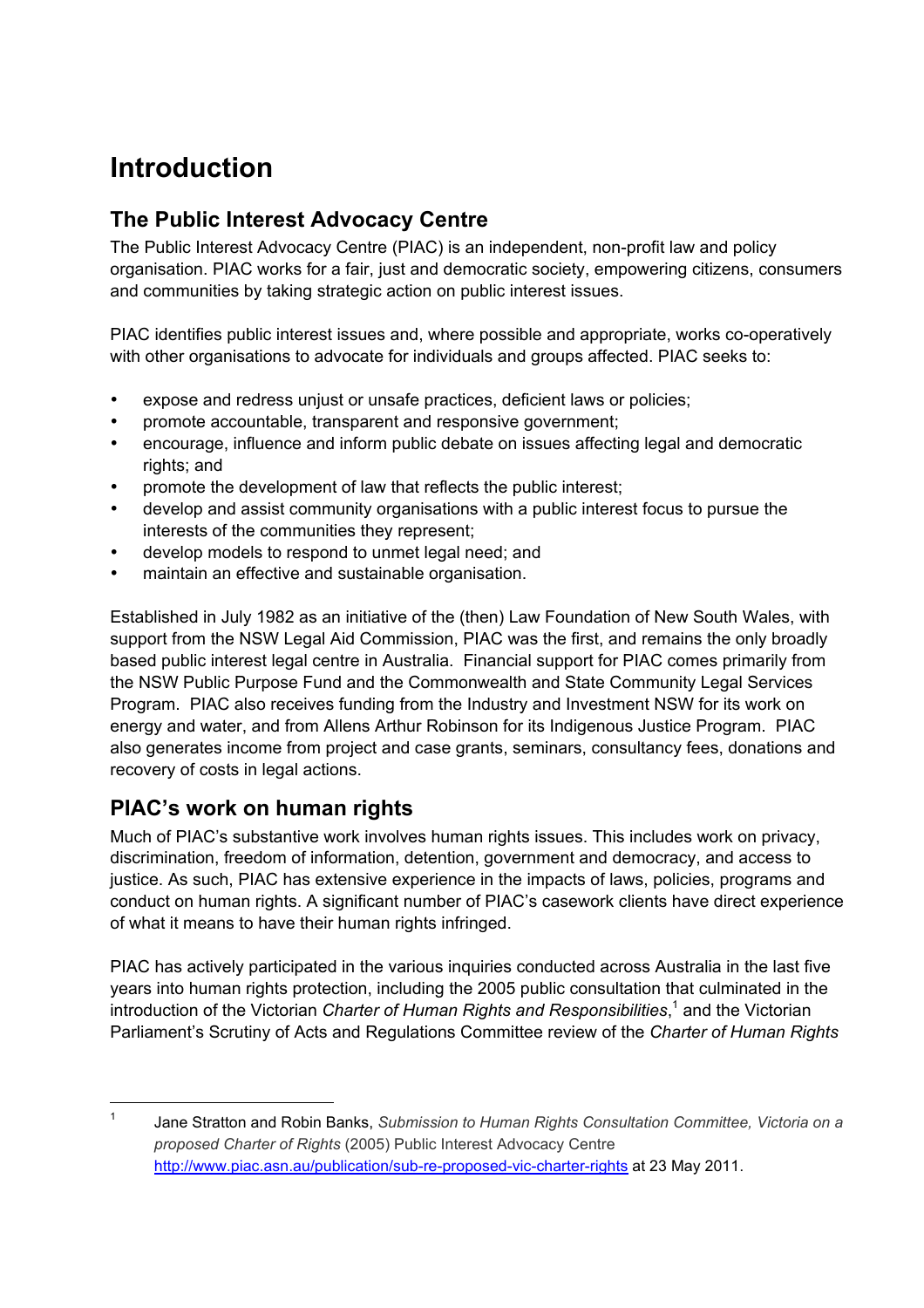and Responsibilities Act 2006 (Vic).<sup>2</sup> PIAC also conducted a range of community consultations for the National Human Rights Consultation and worked closely with its diverse networks to encourage those least likely to respond to the Consultation to take part. This included working with people experiencing homelessness, people with mental illness, Indigenous people, older Australians, people with disability, and migrant women. Since 2003, PIAC has had a project, *Protecting Human Rights in Australia,* as a core area of its work.

## **Approach to the ACT consultation process**

PIAC welcomes the opportunity to take part in the Australian Capital Territory (ACT) Government's consultation into whether Economic, Social and Cultural Rights (ESCR) should be incorporated into the *Human Rights Act 2004* (ACT) (the HRA).

While PIAC is based in NSW, it has a national focus with significant experience in the ACT. PIAC receives no funding associated with the HRA and PIAC's sole objective in participating in this consultation process is to promote the principles of dignity and respect – principles that, of course, are almost universally shared among the representatives of the ACT's major political parties, the business community and civil society groups.

PIAC has approached the ACT Government's consultation process with the aim of providing an independent perspective on the operation of the HRA. PIAC recognises that human rights statutes, and more specifically the HRA, can ignite robust ideological debate. However, this submission is restricted to a rational analysis of the available evidence regarding the HRA's current operation and how the adoption of ESCR would impact on rights protection.

PIAC believes that in adopting an evidence-based approach, the clear conclusion is that the introduction of ESCR would have a positive impact in protecting human rights and, more importantly, the principles of dignity and respect that underlie human rights. PIAC has reached this conclusion partly with reference to the findings of the *Australian Capital Territory Economic, Social and Cultural Right Research Project Report* (the Project Report)<sup>3</sup> and by making comparative references to relevant examples from NSW.

While at first blush the legislative incorporation of ESCR might seem like a radical departure from the status quo, PIAC believes that in reality this is not the case. At present, the HRA protects only civil and political rights, but in practice the ambit of the HRA extends beyond any narrow definition of civil and political rights to provide meaningful protection to some socio-economic rights. This is quite unsurprising given the now widespread recognition that human rights are indivisible and codependent. In light of this, PIAC would characterise the proposal to protect ESCR in the HRA as nothing greater than an incremental and logical extension of the existing regime.

 <sup>2</sup> Edward Santow and Brenda Bailey, *Submission to the Human Rights Charter Review, respecting Victorians* (2011) Public Interest Advocacy Centre http://www.piac.asn.au/publication/2011/06/human-rights-charter-review-respecting-victorians at 16 August 2011.

<sup>3</sup> *Australian Capital Territory Economic, Social and Cultural Right Research Project Report* (2010).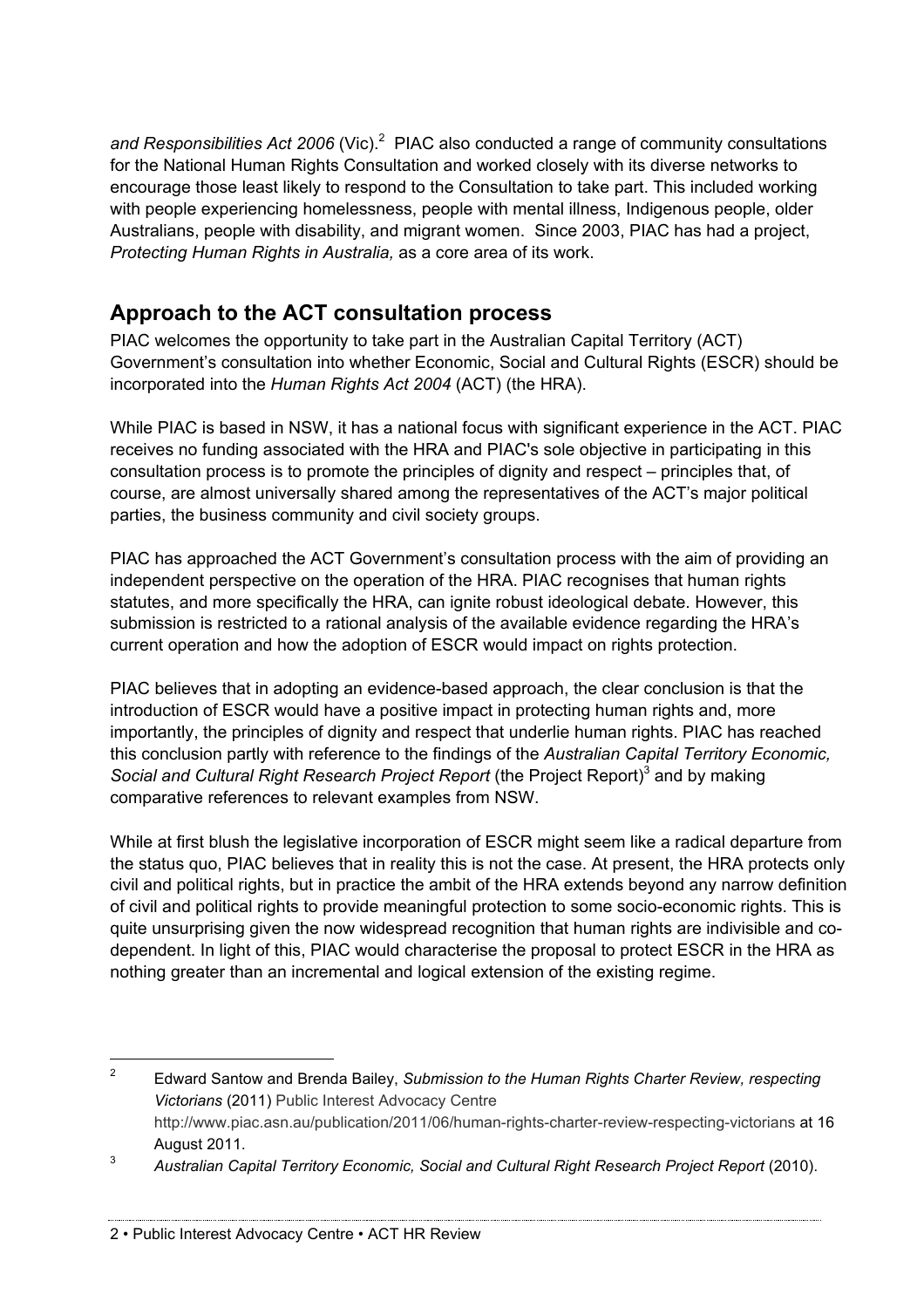This submission will provide an overview of the reasons supporting the inclusion of ESCR in the HRA as well as addressing many of the misconceptions and common arguments made against the introduction of such rights.

## **Economic, social and cultural rights in the HRA**

There are many compelling reasons for the inclusion of ESCR in the HRA. PIAC supports the findings of the Project Report about the positive role the inclusion of ESCR can play in enhancing the legislative, administrative and policy-development process of the ACT government. In addition to the arguments identified by the Project Report, PIAC believes ESCR rights should be implemented in the HRA for the following reasons.

### **Impact on protection and promotion of human rights**

PIAC believes the introduction of ESCR would enhance the HRA's ability to promote and protect the fundamental rights of people in the ACT.

As was found in the ACT Human Rights Research Project report, *The Human Rights Act 2004: the first five years of operation* (the 2009 Research Report), the HRA has had a considerable impact in improving 'the quality of law-making in the Territory' and ensuring 'that human rights concerns are given due consideration in the framing of new legislation and policy'.<sup>4</sup> However, the absence of ESCR protection under the HRA means that many groups are unable to obtain a remedy for important rights violations.

PIAC's experience in advocating for people whose human rights have been violated in NSW has shown the need for strong legislative protections of both civil and political rights (CPR) and ESCR. Based on our work in NSW, PIAC provides the following examples of the impact of an absence of ESCR protection.

### **The Right To Housing**

The right to adequate housing is set out in Article 11(1) of the *International Covenant on Economic, Social and Cultural Rights* (ICESCR). The nature of the right to adequate housing has been extensively defined by the UN Committee on Economic, Social and Cultural Rights. The Committee established that the right to adequate housing involves more than just having shelter; it also includes the 'right to live somewhere in security, peace and dignity'.<sup>5</sup> The Committee established seven indicia of adequacy, including security of tenure and affordability.<sup>6</sup>

As a State Party to ICESCR, Australia is required by Article 11(1) to take appropriate steps to ensure the realisation of the right to adequate housing. These appropriate steps are required by the ICESCR to be 'concrete', 'targeted', 'expeditious' and 'effective', and ICESCR includes the

 $6$  Ibid, [8].

 <sup>4</sup> ACT Human Rights Act Research Project, *The Human Rights Act 2004 (ACT): the first five years of operation: a report to the ACT Department of Justice and Community Safety* (2009) 6.

<sup>&</sup>lt;sup>5</sup> Office of the High Commissioner for Human Rights, ICESCR General Comment 4, The right to Adequate Housing, [7].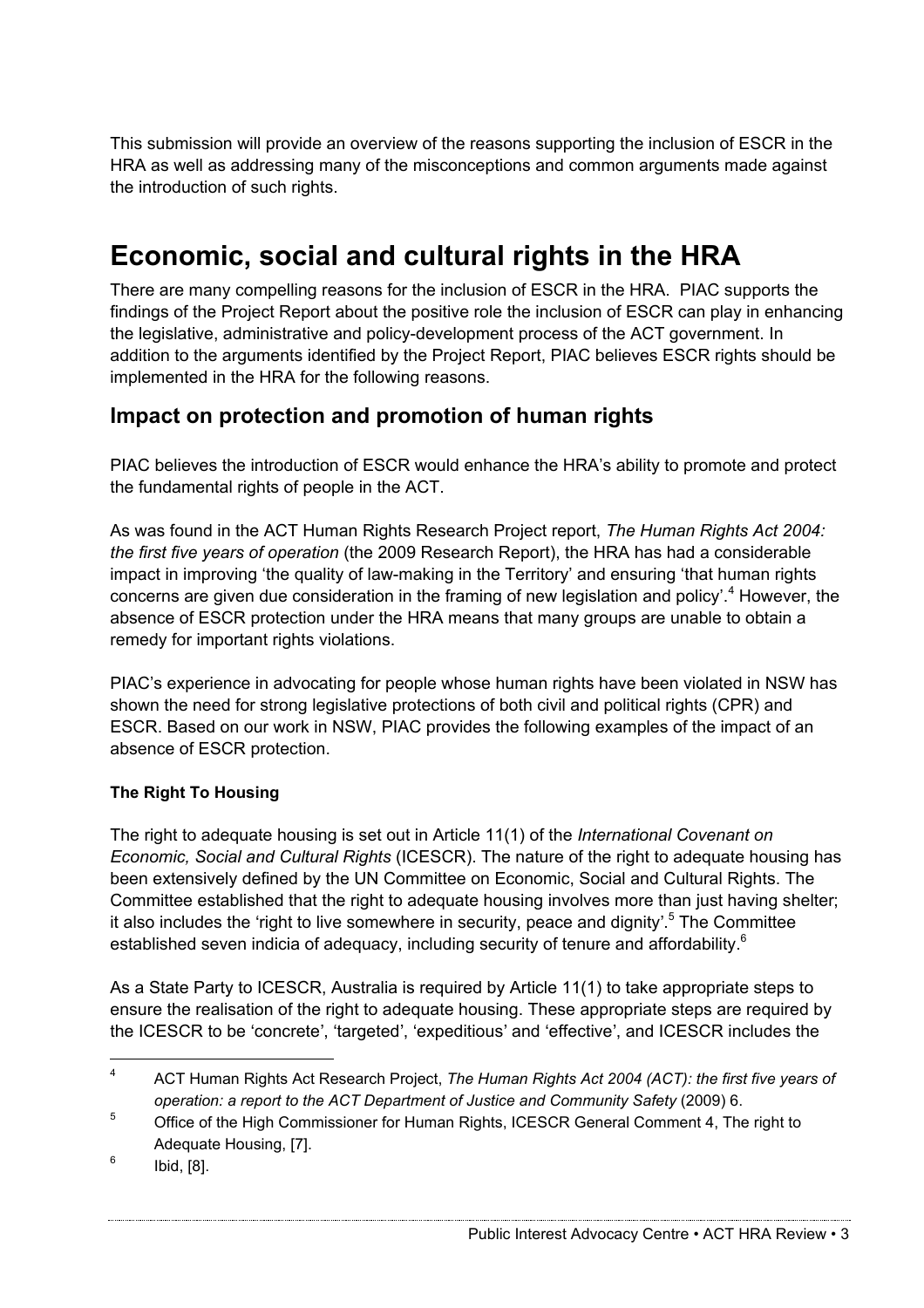princinple of 'progressive realisation', which takes account of the reality of there being finite resources available to the state.<sup>7</sup>

However, in the absence of express legislative protections, both federally and at the State and Territory level, the right to adequate housing has been consistently undermined by government practice. The failure of Australian governments of all levels to take 'expeditious', 'effective' or 'targeted steps' to ensure the realisation of the right to affordable and secure housing has been recognised by the UN Special Rapporteur on Adequate Housing. In 2006, the Special Rapporteur reported that Australia has 'failed to implement its legal obligation to progressively realise the human right to adequate housing ... particularly in view of its responsibilities as a rich and prosperous country'.<sup>8</sup>

The impact of a lack of protection for the right to adequate housing in most discernable in relation to people experiencing homelessness in the ACT. The voluntary code of conduct, the ACT Homelessness Charter, promotes 'the right to have all rights upheld by public authorities' for homeless people in the ACT. $9$  However, it appears that this has not translated into practice in relation to access to housing. PIAC notes the ACT Council of Social Service Inc. (ACTCOSS) submission to the ACT Department of Disability, Housing and Community Services' (DHCS), *The Road Map: A discussion paper on the way forward for ACT homelessness services and related services* which expressed concerns about the considerable number of people waiting on the ACT Housing Priority and High Needs list.<sup>10</sup> ACTCOSS also identified the ACT government's reliance on the private rental market as a means of solving the pressure placed on the public housing system as inappropriate and undermining peoples ability to exit homelessness.<sup>11</sup>

PIAC, through the Homeless Persons' Legal Service (HPLS), frequently works with homeless people in NSW who have had their right to adequate housing undermined by government practice. A joint project of PIAC and the Public Interest Law Clearing House, HPLS provides free legal advice and on-going representation for people who are homeless or at risk of homelessness. In addition, HPLS works closely with people experiencing homelessness to identify effective public policy responses to issues facing homeless people.

HPLS has conducted several forums with people experiencing homelessness in relation to the right to housing in which participants have identified considerable barriers attempting to obtain stable, long-term accommodation from Housing NSW. Some of those consulted by HPLS spoke of the devastating impact of having to wait for up ten years on the NSW Housing list to receive accommodation. One respondent informed HPLS that he had became so sick of waiting for

 <sup>7</sup> UN Committee on Economic, Social and Cultural Rights, *General Comment No. 3: The Nature of States Parties' Obligations (Art. 2, Para. 1 of the Covenant)*, [2] and [9], UN Doc E/1991/23 (1990).

<sup>8</sup> Miloon Kothari, *Report of the Special Rapporteur on adequate housing as a component of the right to an adequate standard of living*, [126]UN Doc A/HRC/4/18/Add.2, (2007) http://daccessdds.un.org/doc/UNDOC/GEN/G07/125/ at 13 August 2011.

<sup>9</sup> ACT Government, *ACT Homelessness Charter*  www.canfacs.org.au/files/acthomelessnesscharter.pdf at 16 August 2011.

<sup>10</sup> ATCOSS, *Submission on the DHCS discussion paper,* (2010) ACT Council of Social Service Inc. 7 http://www.actcoss.org.au/publications/Publications\_2010/0510SUB.pdf at 16 August 2011.

<sup>&</sup>lt;sup>11</sup> ATCOSS.7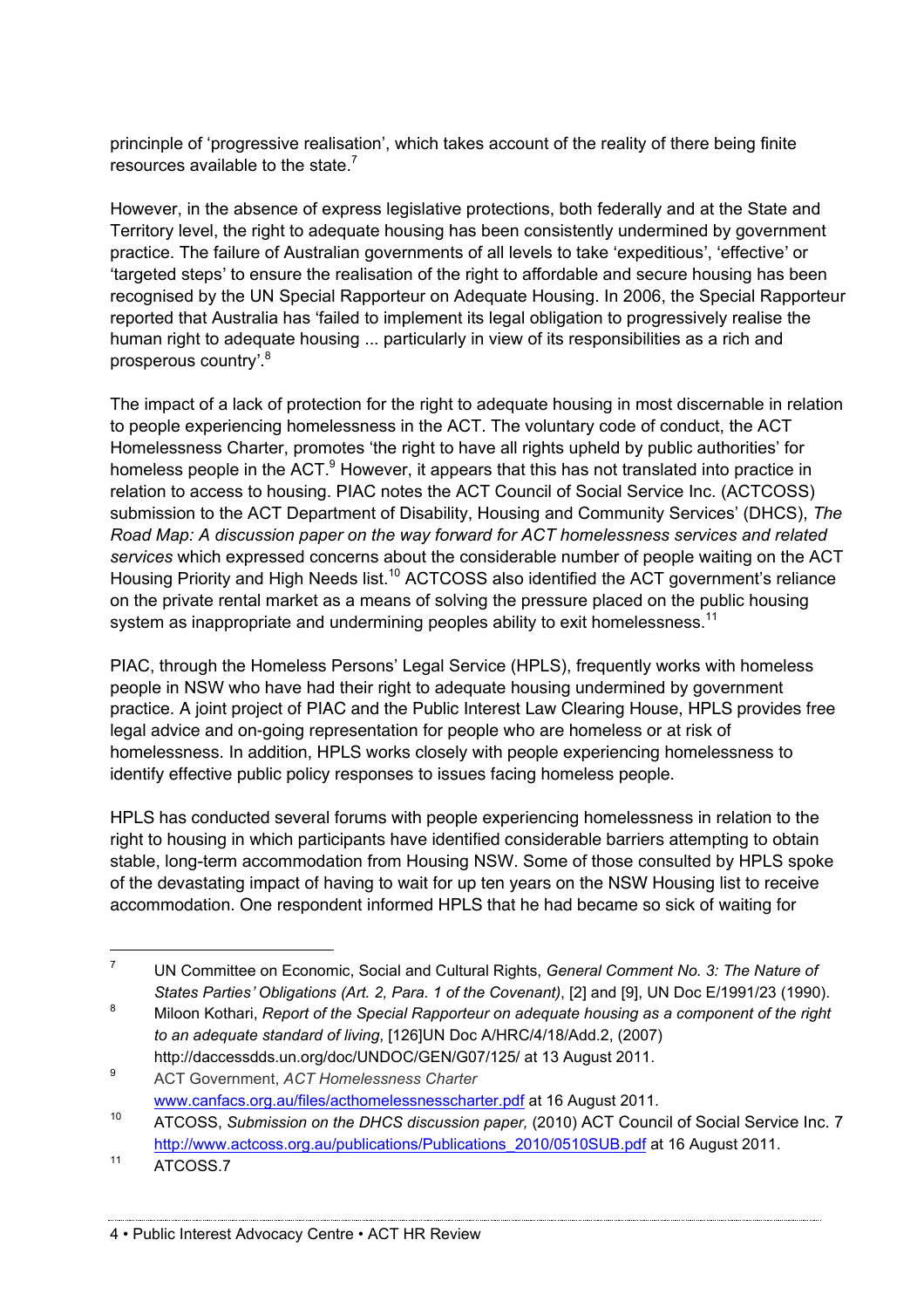housing, that he simply gave up and has accepted he will live the rest of his life on the street (he had been homeless for over 20 years).

Other comments received from this consultation show the link between a failure to make good on the right to adequate housing, and the proliferation and exacerbation of homelessness.

*I got temporary accommodation for a couple of days then nothing else. There was no follow-up from Housing at all (homeless person, Consumers' Forum, Hunter Region, November 2010).*

*Two weeks in temporary accommodation is not enough time to sort your shit out and find work (homeless person, Consumers' Forum, Hunter Region, November 2010).*

*Longer stays in refuges please! (homeless person, Consumers' Forum, Hunter Region, November 2010)*

*While you are waiting for accommodation to come through, you have to look for private rental places. I ended up being knocked back by 126 private rentals. All of this is just a joke as you know you are not going to get them and takes up time that you could be using to actually help yourself in other ways (homeless person, Consumers' Forum, Hunter Region, November 2010).*

*I need permanent housing. I am a single mother with a daughter so going for temporary accommodation is not really going to help me. I have recently lost my other daughter because I don't have secure housing, I need permanent housing to gain access to her (homeless person, Consumers' Forum, Hunter Region, November 2010).*

Based on the above experiences, PIAC believes the inclusion of ESCR under the HRA would have a positive impact upon ensuring access to housing for vulnerable people in the ACT. The 2009 Research Report found that the HRA was effective in ensuring that government and public authorities adopt practices consistent with CPR.<sup>12</sup> PIAC believes the inclusion of ESCR under the HRA will similarly assist one of the largest government agencies in the ACT, the DHCS to develop policies and practices in line with the right to adequate housing and and ensure protection for the most vulnerable in the ACT.

#### **The right to health**

PIAC has considerable experience of how the absence of any direct legislative incorporation of the right to health impacts disproportionately on people experiencing homelessness.

The right to health, as recognised in Article 12(1) of the ICESCR, provides the right to the highest attainable standards of physical and mental health. Under this right, Australia is required to ensure all individuals have access to adequate health care and services. The right to health is also referred to in the ACT Government's *Homelessness Charter*. 13

 <sup>12</sup> ACT Human Rights Act Research Project, *The Human Rights Act 2004(ACT): the first five years of operation: a report to the ACT Department of Justice and Community Safety (2009) 43.* 

<sup>13</sup> ACT Homelessness Committee, *ACT Homelessness* Charter (2008) *<http://*www.canfacs.org.au/files/acthomelessnesscharter.pdf> at 13 August 2011.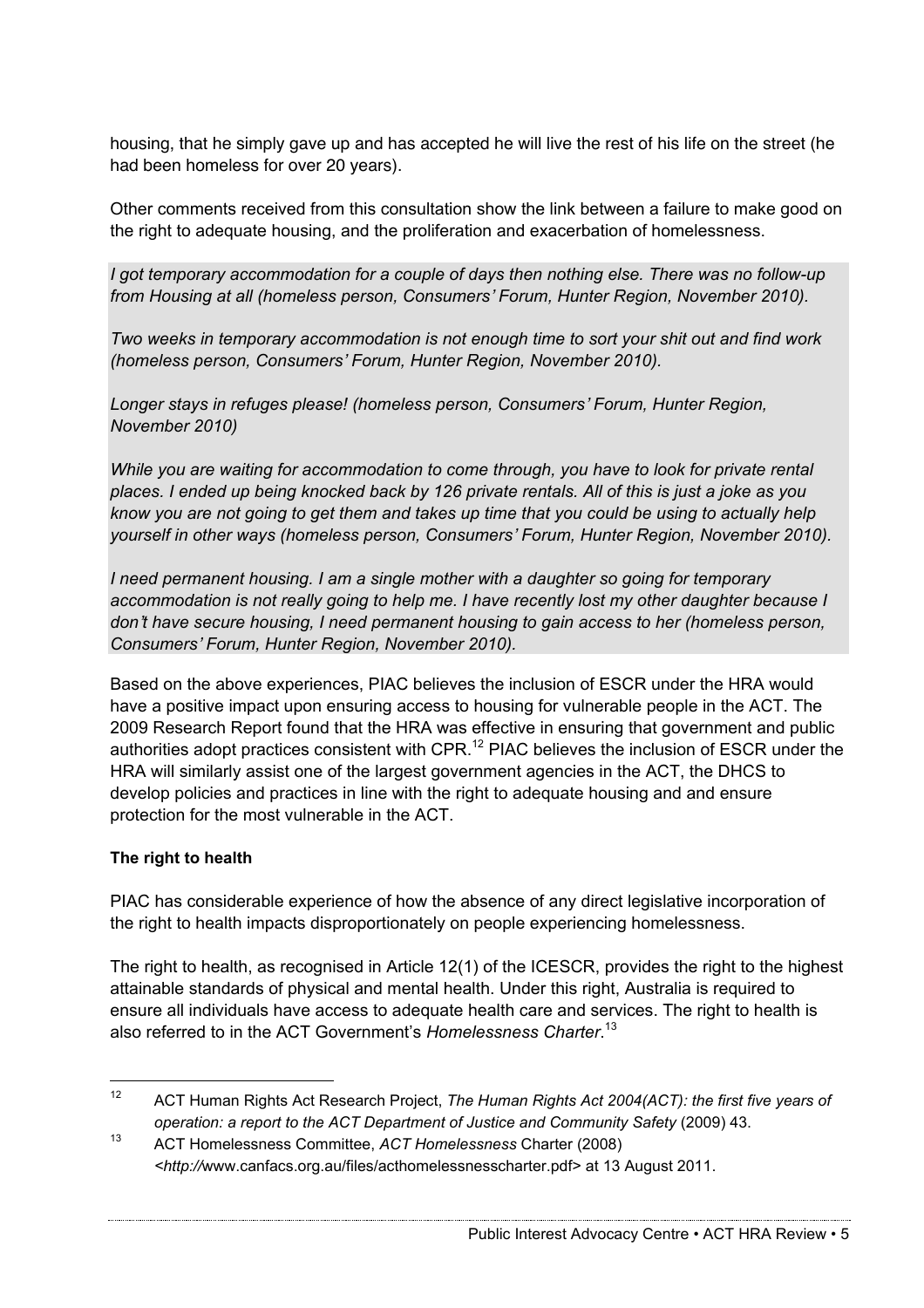The links between homelessness and mental illness are well established, including in the ACT Government's Homelessness Strategy, *Breaking the Cycle.*<sup>14</sup> There is clear evidence that mental illness is not only a significant factor in individuals becoming homeless, but also that a person is more likely to develop a mental illness after experiencing homelessness for a period of time. Recent research revealed that 80 percent of homeless people with mental health problems have been homeless for one year or longer and that most homeless people (81 percent) who have mental health problems have experienced two or more episodes of homelessness.<sup>15</sup> Research has also shown the considerable experience of trauma among people who have experienced homelessness, with rates estimated to be as high as 90 percent.<sup>16</sup>

Whether it is a cause or effect of homelessness, it is clear that the majority of people with mental illness on the street find it difficult to access appropriate treatment under current service structures. The inability of homeless people to obtain adequate and substantive mental health treatment was identified by several participants in the 2010 Consumer Forums.

*On-going counselling is so hard to get if you are homeless. You might get the odd session here and there but nothing that lets you actually address the things you need to (homeless person, Consumers' Forum, Hunter Region, November 2010).*

*[I needed] a bit of support with my mental health; they just chuck keys at people with no help (homeless person, Consumers' Forum, Hunter Region, November 2010).*

*For the first few years I was homeless I did not access any services because I did not know any (homeless person, Consumers' Forum, Hunter Region, November 2010).*

*The government needs to make sure there is more information about how to access services when you first become homeless. Maybe I would not have had to struggle much (homeless person, Consumers' Forum, Hunter Region, November 2010).*

PIAC is aware that many people experiencing homelessness in ACT, have difficulties accessing adequate and timely mental health assistance. In 2002, ACTCOSS's discussion paper, *Needs Analysis of Homelessness in the ACT*, identified that the lack of appropriate mental health facilities in the ACT was having the impact of leaving people too unwell to access homelessness accommodation services.<sup>17</sup> However, there appears to have been little improvement in the ability of homeless people to obtain effective mental health treatment since this identification. PIAC notes in March 2011, the ACT Greens' requested that the ACT Government to ensure all patients

 <sup>14</sup> ACT Department of Disability, Housing and Community Services, *Breaking the Cycle of Homelessness* (2003) 15.

<sup>15</sup> Guy Johnson and Chris Chamberlain. (2011), 'Are the Homeless Mentally Ill?', *Australian Journal of Social Issues*, Autumn 2011.

<sup>16</sup> Robinson, Catherine (2010), *Rough Living, Surviving Violence and Homelessness*, UTS Press, Sydney, 2010.

<sup>17</sup> ATCOSS, *Needs Analysis of Homelessness in ACT,* (2002) ACT Council of Social Service Inc. 70 www.dhcs.act.gov.au/ data/assets/pdf\_file/acthomelessnessreport.pdf at 16 August 2011.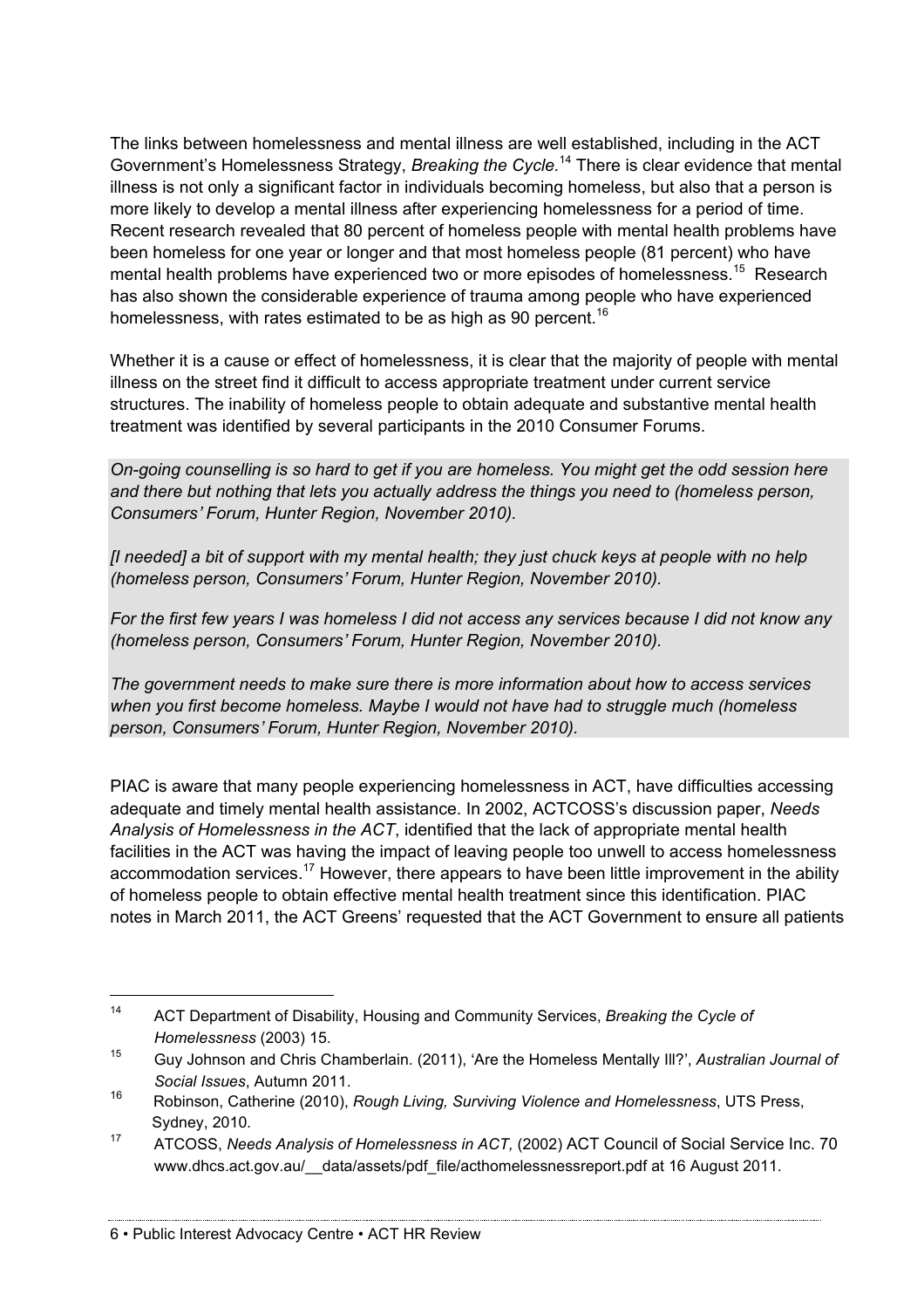who are homeless and exiting acute mental health facilities are not exited into homelessness and instead proposed greater access acute mental health facilities.<sup>18</sup>

PIAC believes that adequate protection for the right to health in the ACT can only occur through express legislative protection. The ACT Homelessness Charter does recognise the right to health services; however, as with the right to housing, the voluntary nature of the charter means that no enforcement mechanisms are available in case of breach of this right.

### **Interdependent and indivisible nature of human rights.**

ESCR and civil and political rights are interdependent, and ESC rights underpin the full enjoyment of civil and political rights. For example, meaningful exercise of the civil and political right to participate in a democracy requires realisation of the right to education. As former Secretary-General of the United Nations Kofi Annan recognised, for many people "the right to vote is worth little if their children are hungry and do not have access to safe water."19

The fact that human rights attach to each person by virtue of their humanity and they are interdependent renders them indivisible. This indivisibility is recognised at international law.<sup>20</sup> It was also recognised by the ACT Bill of Rights Consultative Committee in its 2003 report, *Towards an ACT Bill of Rights Act*, as part of its recommendation that ESCR be included the  $HRA.<sup>21</sup>$ 

The reliance of one right on the existence of another can be demonstrated by the fact that freedom of association can become meaningless if there is no right to personal security, or that the right to education is meaningless if there is no freedom of thought. ESCR, in many ways, are necessary precursors to the exercise of many of the civil and political rights contained in the HRA.

As the Project Report highlights, the indivisible nature of human rights protection is also evident in the fact that many ESCR are already being indirectly protected under the HRA's current CPRspecific framework. For example, elements of the right to adequate housing have been established under s 8 of the HRA (the right to equality and non-discrimination)<sup>22</sup> and s 11 of the HRA (the protection of family and children). $^{23}$ 

<sup>&</sup>lt;sup>18</sup> The ACT Greens, http://act.greens.org.au/content/mental-health-and-homelessness at 19 August 2011

<sup>19</sup> United Nations, *Human Rights—Whether Civil, Political, Economic, Social or Cultural—Are Universal, Must be Upheld in Every Country, Secretary-General Says*, UN SG/SM/8675 HR/CN/1043 (2003), available at www.unis.unvienna.org/unis/pressrels/2003/sgsm8675.html.

<sup>&</sup>lt;sup>20</sup> The Vienna World Conference on Human Rights in 1993 declared that the correct approach was to regard all categories of rights as indivisible, universal, interrelated, and interdependent: see Vienna Declaration, UN Con A/CONF 157/24.

<sup>21</sup> Australian Capital Territory Bill of Rights Consultative Committee, *Towards an ACT Human Rights Act: Report of the ACT Bill of Rights Consultative Committee*, ACT (2003).

<sup>22</sup> See *Peters v ACT Housing* [2006] ACTRRT 6 and *Kiternas v Watts* [2006] ACTRTT 4

<sup>23</sup> See *Commissioner for Housing for the ACT v Allan* [2007] ACTRTT 21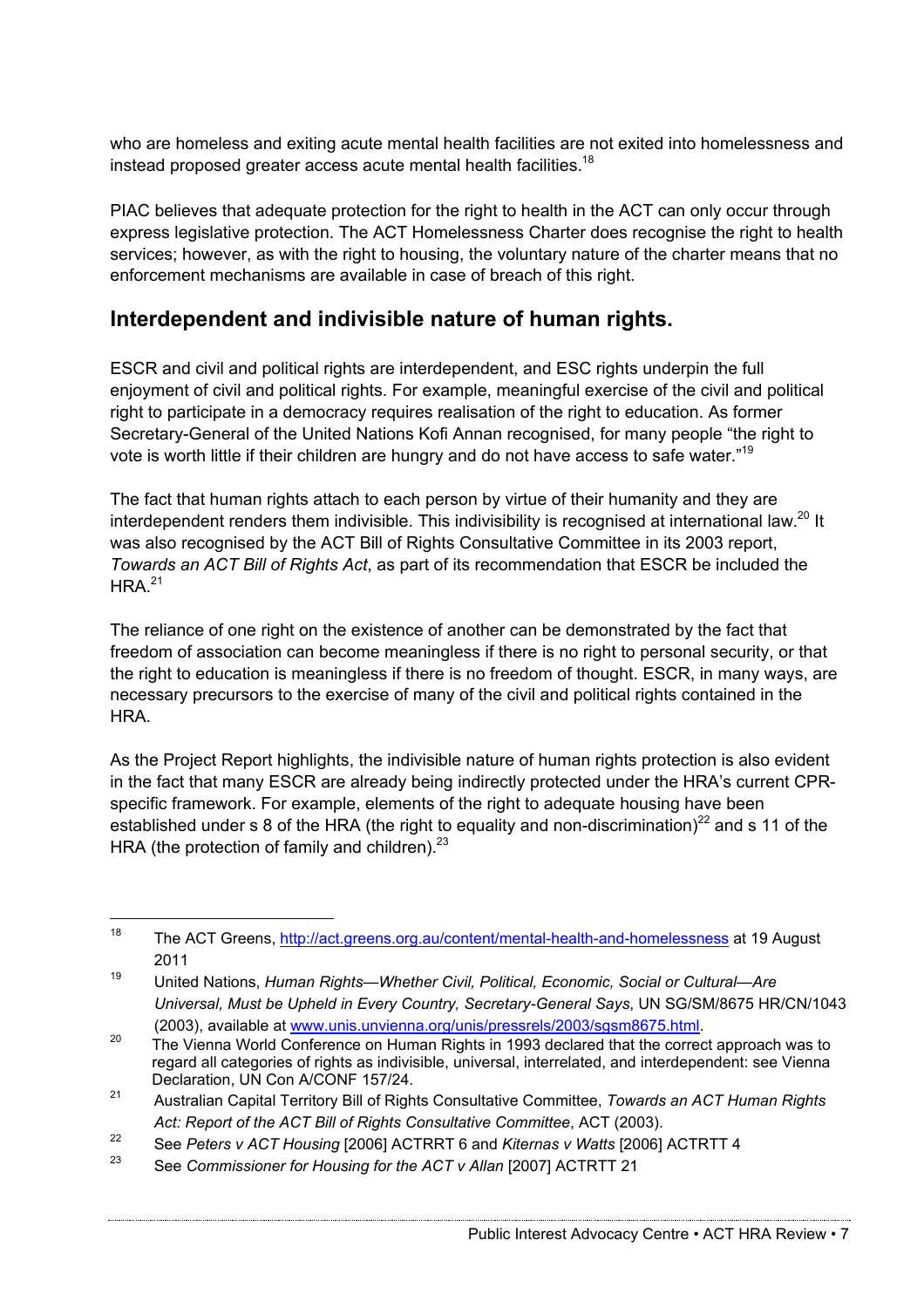However, such indirect incorporation is not sufficient protection for the ESCR. As was argued in ANU ESCR Research Project discussion paper, *Protecting the Right to Adequate Housing in the ACT*, the lack of direct protection does not promote ESCR consideration in the formation of policy and legislation.<sup>24</sup> Furthermore, PIAC believes express rights protection to be more effective than reliance on expansive interpretations by courts of the CPR rights framework of the HRA. In addition, the list of ESCR that have been protected indirectly under the HRA is limited, meaning that important rights not applicable under the existing CPR framework are left unprotected.

While ESCR violations would best be identified and rectified through the express protection, the current limited indirection protection does highlight that full inclusion of ESCR is simply a further incremental step.

## **Community support for the inclusion of ESCR**

Inquiries in Australia and subsequent reports about the type of rights to be included in human rights legislation have recommended the inclusion of economic, social and cultural rights. This included the recent National Human Rights Consultation, led by Father Frank Brennan. The Brennan Committee took into account an extraordinary level of input from the Australian community, gleaned from a large number of community round tables across Australia, written submissions and a population survey. This helped the Committee form the view that the majority of Australians placed a priority on the promotion of an adequate standard of living, education, and the highest attainable standard of health.<sup>25</sup>

Community support for the inclusion of ESCR right was also evident in responses to the ACT Government's 2006 discussion paper as part of the twelve-month review of the HRA. As noted in the Project Report, approximately 70 per cent of the submissions on the discussion paper addressed the protection of ESCR, and over 80 per cent of those supported their express inclusion in the HRA. Community support for the inclusion of ESCR was also evident in community workshops conducted by the ACT government between October 2009 and March 2010. Participants in the workshops clearly identified the role ESCR can play indentifying and addressing legislative and policy 'blind spots'. 26

Moreover, the human rights consultation committees in Tasmania and Western Australia both recommended the inclusion of at least some economic, social and cultural rights in the human rights Acts that they proposed.<sup>27</sup> The Tasmanian Law Reform Institute stated that arguments for exclusion '[spoke] of timidity rather than rationality'.<sup>28</sup>

 <sup>24</sup> Australian Capital Territory Economic, Social and Cultural Right Research Project, *Discussion Paper: Protecting the Right to Adequate Housing in the Act* (2009) 9.

<sup>25</sup> Frank Brennan, Mary Kostakidis, Tammy Williams and Mick Palmer, *National Human Rights Consultation Report*, Attorney General's Department, Australia (2009) 72 and Recommendation 17.

<sup>26</sup> Australian Capital Territory Economic, Social and Cultural Right Research Project, *Report,* ACT Government (2010)

<sup>27</sup> Tasmanian Law Reform Institute, *A Charter of Rights for Tasmania*, Report No 10 (2007), 169-170; Consultation Committee for a Proposed WA Human Rights Act*, A WA Human Rights Act: Report of the Consultation Committee for a Proposed WA Human Rights Act* (2007), 76-77.

<sup>28</sup> Tasmanian Law Reform Institute, *A Charter of Rights for Tasmania, Report No. 10* (2007) at 122.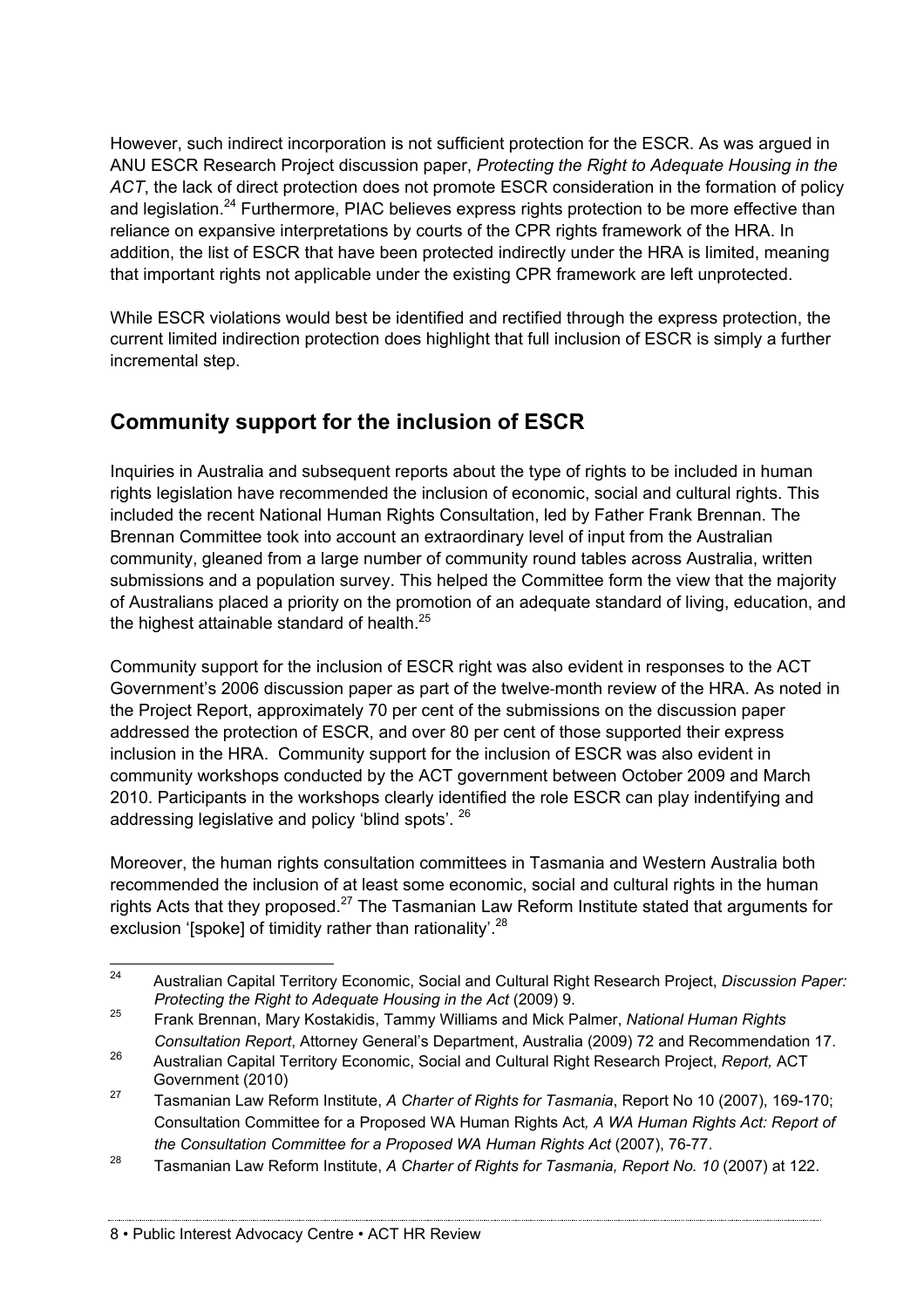The Victorian Government, through the Victorian Parliament's Scrutiny of Acts and Regulations Committee review of the *Charter of Human Rights and Responsibilities Act 2006* (Vic), is also considering incorporating ESCR into the Victorian Charter.

## **The role of courts in protecting ESCR**

As noted above, PIAC believes the adoption of ESCR under the HRA to be a necessary and incremental measure for the ACT government to make.

In its response to the ACT Bill of Rights Consultative Committee's 2003 report, *Towards an ACT Bill of Rights Act,* the ACT Government expressed reservations about the implementation of ESCR in the HRA on the basis that such rights necessarily involved courts making determinations on government resource commitment.<sup>29</sup>

In recommending the adoption of ESCR, PIAC believes that concerns about the role of the courts in overstepping their constitutional role are unfounded. It is true that the ICESCR and domestic human rights instruments, such as the South African Constitution, express ESC rights in aspirational terms. However:

There is now a considerable body of international and comparative jurisprudence that recognises that economic, social and cultural rights can be adjudicated and applied in a similar manner to civil and political rights.<sup>30</sup>

For example, s 27 of the South African Constitution, which concerns health care, food, water and social security, reads as follows:

- 1. Everyone has the right to have access to:
	- a. health care services, including reproductive health care;
	- b. sufficient food and water; and
	- c. social security, including, if they are unable to support themselves and their dependants, appropriate social assistance.
- 2. The state must take reasonable legislative and other measures, within its available resources, to achieve the progressive realisation of each of these rights.
- 3. No one may be refused emergency medical treatment.

Even though s 27(2) does not provide an absolute guarantee of these rights in the same way as, for example, s 11 of the South African Constitution guarantees the right to life, it still creates a real and ascertainable obligation on government.

The South African state is constitutionally obliged to 'take *reasonable* legislative and other measures' to provide health care, food and water and social security to its people. Naturally, the measure of what is 'reasonable' will be affected by 'its available resources'. That is why the realisation of these rights is to be 'progressive', but it does not mean that 'reasonable' has no ascertainable legal content.

<sup>&</sup>lt;sup>29</sup> For further discussion see Australian Capital Territory Economic, Social and Cultural Right Research Project, *Discussion Paper: Protecting the Right to Adequate Housing in the Act* (2009) 9.

<sup>30</sup> Andrew Byrnes, Hilary Charlesworth and Gabrielle McKinnon, *Bills of Rights in Australia: history, politics and law* (2009) at 156.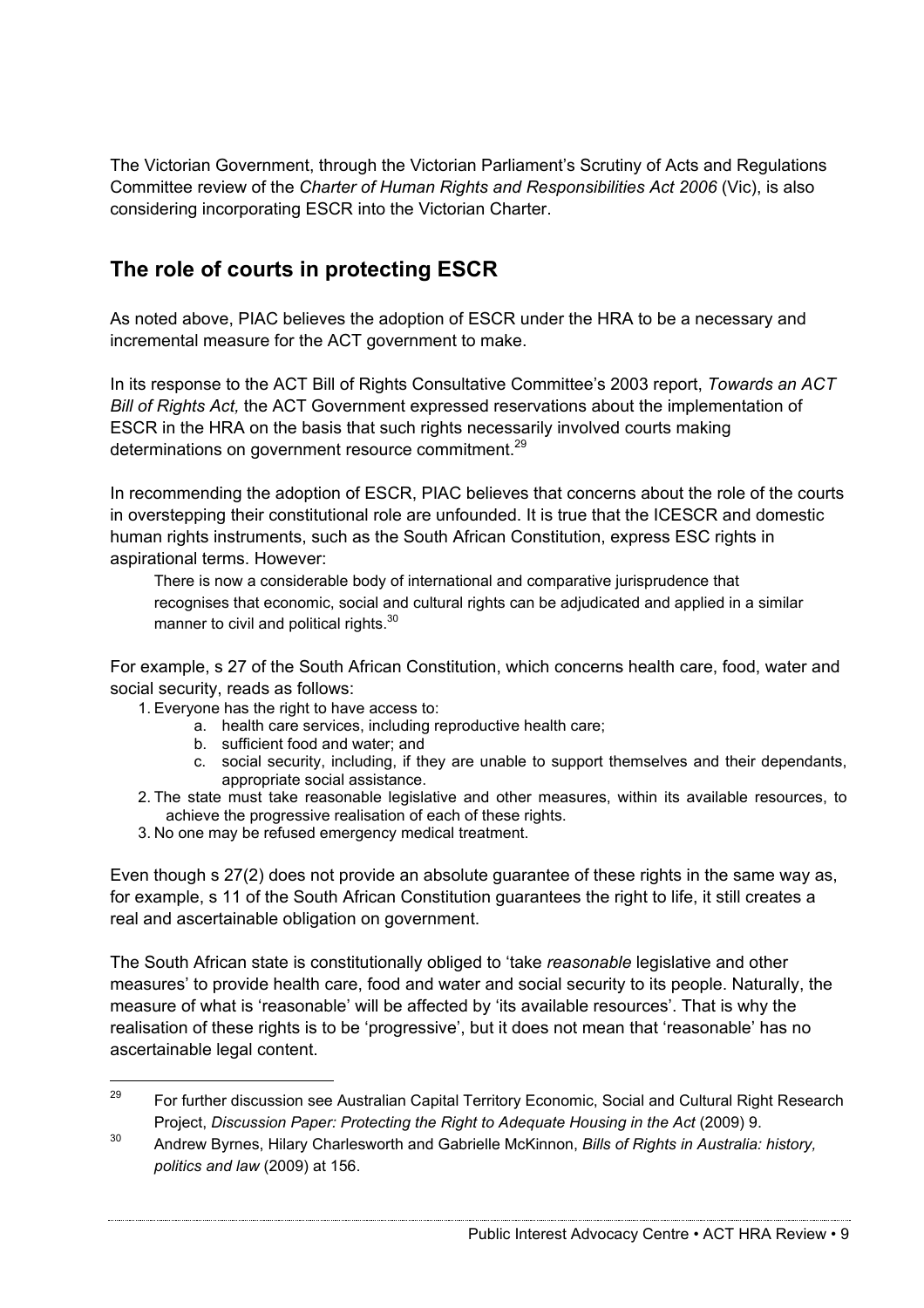The *Treatment Action Campaign* case<sup>31</sup> provides an excellent example. This case concerned 'Nevirapine', an antiretroviral drug that prevents intrapartum mother-to-child transmission of HIV. It had been made available at only a small number of research facilities, and the claimants sought an order that the program be extended to all pregnant women. South Africa's Constitutional Court found in favour of the claimants. It held that, given the overwhelming social concern of HIV/AIDS, the Government was required to devise and implement, subject to available resources, a comprehensive and coordinated program 'to realise progressively the rights of pregnant women and their newborn children to have access to health services to combat mother-to-child transmission of HIV'. Its failure to do so breached s 27 of the Constitution, because the Government had failed 'to act reasonably to provide access to the socio-economic rights'.<sup>32</sup>

The argument is sometimes made that making human rights justiciable politicises the judiciary by requiring or encouraging the courts to consider what are, in essence, political questions.<sup>33</sup> This problem is said to be particularly acute in relation to ESC rights, given that decisions on these questions could have resource implications. A hypothetical example is of a court ruling that a legal right to housing means that the government must provide housing of a particular standard to all people who are homeless. This would involve the court dictating a particular policy to the government, and it would be required to reallocate resources in a way that might have undesirable consequences.

At one level, it is clear that the protection of human rights costs money. As Professors Holmes and Sunstein make clear, even civil and political rights, such as the right to a fair trial, require that tax dollars are spent on the court system (judges, jurors, registry staff, court buildings etc).<sup>34</sup> That a court enforcing such rights makes a claim on the public purse is, of course, inevitable. Just as the enforcement of certain property and other rights have similar implications.

The real problem is of courts overstepping the mark, and acting as if they were members of the legislature or executive. However, for a number of reasons, this is very unlikely in relation to including ESCR in the HRA.

First, the particular form of HRA in operation in the ACT does not empower the courts to determine or dictate socio-economic policy, as the courts would not be able to invalidate laws deemed incompatible with the rights set out in the HRA. Nor would it be unlawful for a public authority to rely on legislation that is incompatible with a particular right or rights.

Secondly, the standard of review applicable to ESCR could and should be calibrated to take into account the nature of the rights in question, the competing interests at stake, and the limits on judicial power. Thus, assuming that the HRA protected ESCR in a manner similar to that in the ICESCR and the South African Constitution, the courts would impose a less stringent form of

<sup>&</sup>lt;sup>31</sup> *Minister for Health v Treatment Action Campaign* [2002] 5 SA 721.<br><sup>32</sup> *Minister for Health v Treatment Action Compaign* [2002] 5 SA 271.

<sup>&</sup>lt;sup>32</sup> *Minister for Health v Treatment Action Campaign* [2002] 5 SA 271 at [38].

See, eg, James Allan, 'Siren Songs and Myths in the Bill of Rights Debate', (Senate Occasional Lecture, Canberra, 4 April 2008) at 16.

<sup>34</sup> Stephen Holmes and Cass Sunstein, *The Cost of Rights: Why Liberty Depends on Taxes* (2000) at 25.